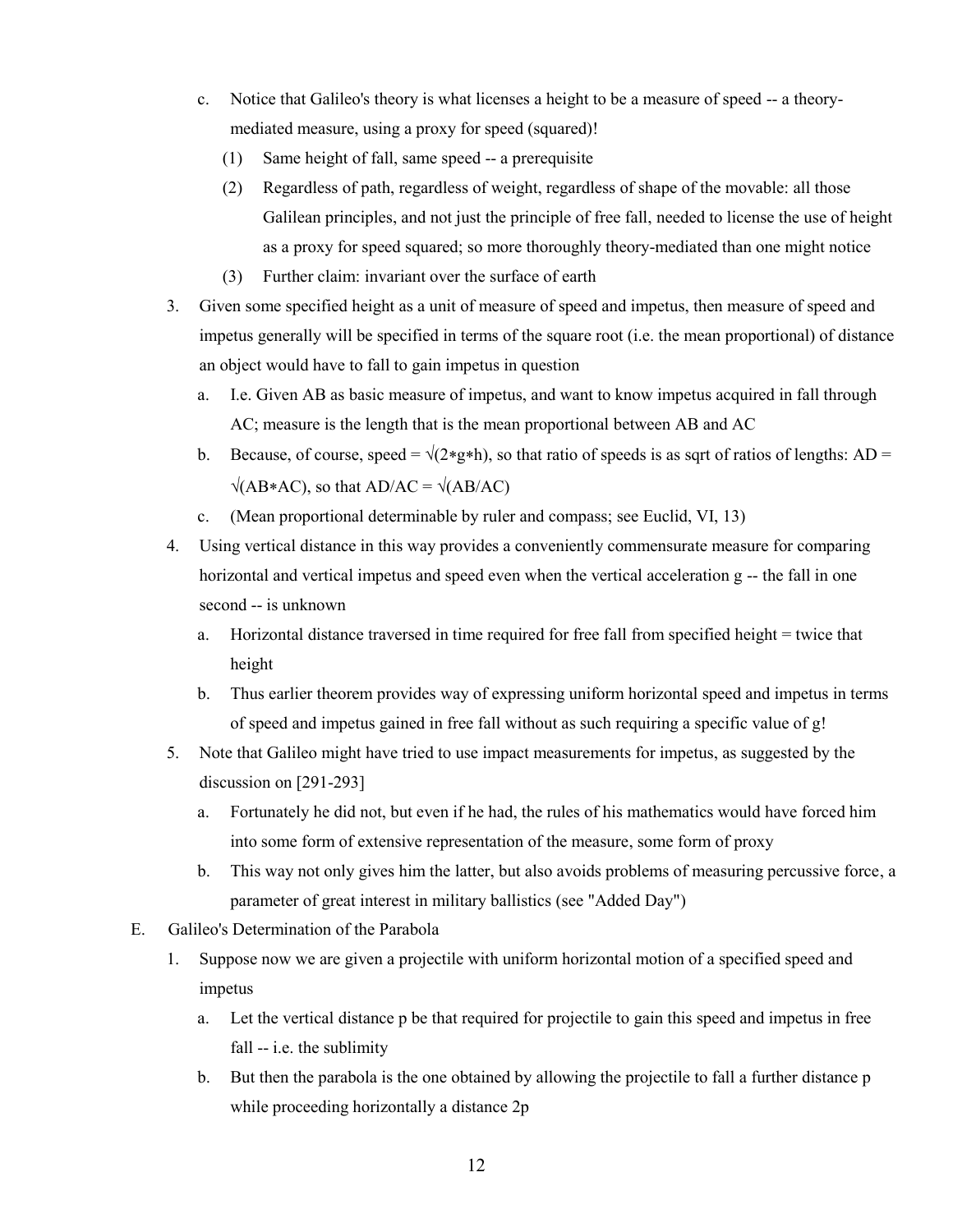- c. This uniquely determines the parabolic trajectory in question
- 2. In effect the sublimity locates the directrix and focus of the parabola (see Galileo's figure for Proposition IV, or the Appendix)
	- a. Directrix is horizontal through A, and focus is at D, where  $AD = 2p$
	- b. Point of tangency the point where horizontal impetus exactly equals the vertical impetus -- i.e. slope  $= 45$  deg
- 3. Thus the parabola in question has three distinct parameters -- the sublimity, the altitude, and the amplitude, any two of which are sufficient to define the third and the parabola
	- a. Corollary to Proposition V:  $1/2 * amp = \sqrt{(p * alt)}$
	- b. Can therefore infer *p* from amplitude and altitude, etc.
	- c. Though recognize that Galileo does not do this algebraically, but under the tighter constraint that the length representing each be constructible via compass and ruler from the other two
- 4. Proposition IV then gives a geometric construction to determine compounded speed and impetus everywhere along the trajectory
	- a. Algebraic equivalent: (*speed/initial speed*) =  $\sqrt{(1+y/p)}$
	- b. Therefore, *(impetus at impact/initial impetus)* proportional to  $\sqrt{(1+h/p)}$  and thus greater than purely horizontal impetus
	- c. Impact angle =  $\arctan(\sqrt{(h/p)})$  =  $\arctan(\frac{amp}{(2p)})$
- 5. Thus a totally unique determination of the projectile trajectory, given any two of the three quantities
	- a. But this is just as it should be, for since g fixed, the parabolic trajectory depends only on the initial horizontal speed
	- b. And *p* has the virtue of combining this initial horizontal speed and the acceleration g into the single parameter p needed to define the parabola (see Appendix)
	- c. Only other thing special here is that corresponding parabola geometrically constructible, using compass and ruler, given any two of the quantities, represented of course as lengths
- F. The Significance of Galileo's Approach
	- 1. Galileo is thus able to define not only the path, but the speed and the direction everywhere along the path -- i.e. the trajectory, in the same sense as Kepler -- without having to resort to calculus
		- a. Indeed, without having to resort to algebra (or analytic geometry, which was just beginning to take shape at the time)
		- b. Constructive Euclidean geometry throughout: every quantity determinable via compass and ruler
	- 2. More important, he manages to bypass both a theory of forces and a specific value of the acceleration of gravity in his choice of parameters determining the parabola
		- a. Galileo's "sublimity" the perfect device for doing this since it absorbs the acceleration of gravity within it, in effect normalizing everything with respect to a unit of free fall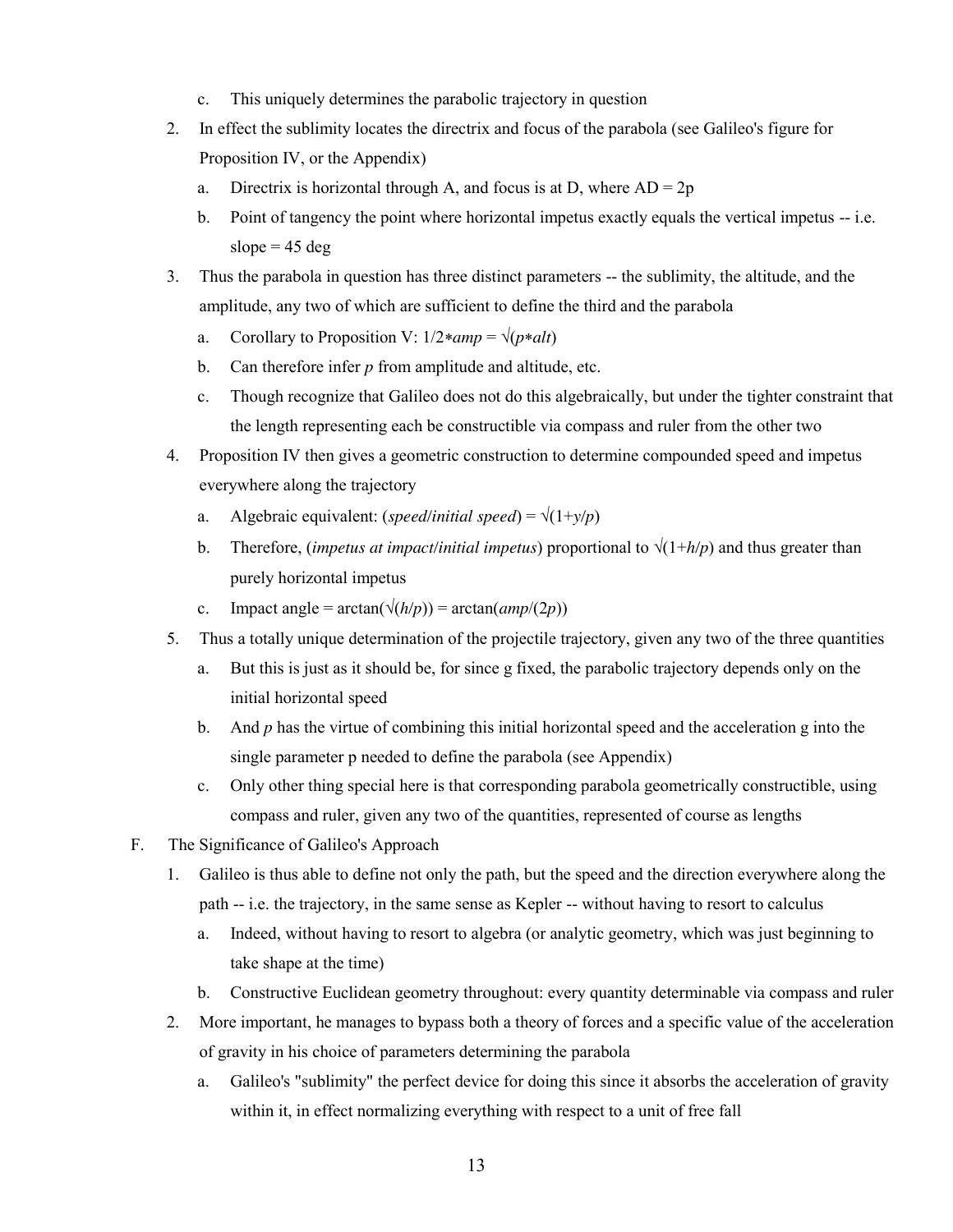- b. Galileo thus provides a purely "kinematic" account of projectile motion, in contrast to a "dynamic" account (to use phrasing that emerged in the nineteenth century)
- c. Anyone inclined to sell Galileo short should give some thought to the remarkable ingenuity (and depth) of this solution!
- 3. Still more important from a methodological standpoint, he shows a thorough understanding of the constraints that have to be satisfied in coming up with measures of speed and impetus
	- a. We of course define speed in terms of distance divided by time, and hence we can bypass the problem he faced in this case
	- b. But we cannot bypass it generally, and his treatment of it is a model that others could follow
- 4. An extraordinarily impressive achievement at the time, though well within the reach of others, like Kepler and Descartes
	- a. Tartaglia had examined projectile motion empirically roughly 100 years before, but had not begun to reduce it to a mathematical account
	- b. And even Kepler's account is not strictly within the confines of Euclidean geometry area rule, in particular, is non-Euclidean
- 5. By contrast Galileo was never able to construct such a theory of circular pendular motion
	- a. That is, he was unable to construct a kinematic account of pendular motion using uniform acceleration, for not uniformly accelerated at all, nor finitely compounded from uniformly accelerated motions: different conceptual obstacles
	- b. In one respect, then, not really the same category of phenomenon, and hence not so inappropriate that Galileo had trouble
- IV. "The Fourth Day": The Theory of Projectile Motion
	- A. The Basic Claims Made by Galileo's Theory
		- 1. So far have been considering only the manner in which Galileo conceptualized the problem of projectile motion; time now to turn to the theory itself and the empirical evidence for it
		- 2. Basic claim: the semi-parabola is uniquely determined, given the sublimity *p* and the height *h* where the compound motion begins
			- a. The sublimity in effect compounds the initial horizontal speed and the uniform (universal) acceleration of gravity, g, into a single parameter that suffices to determine the shape of the semi-parabola
			- b. And the height then determines where the semi-parabola ends in impact with the ground
			- c. As Appendix indicates, *h* and *p* are then sufficient to determine all other quantities (geometrically as well as algebraically)
		- 3. Further claim: by a symmetry argument, this semi-parabola can be extended into the full parabolic trajectory that occurs when a projectile is launched from the ground with an initial speed at some angle of projection θ